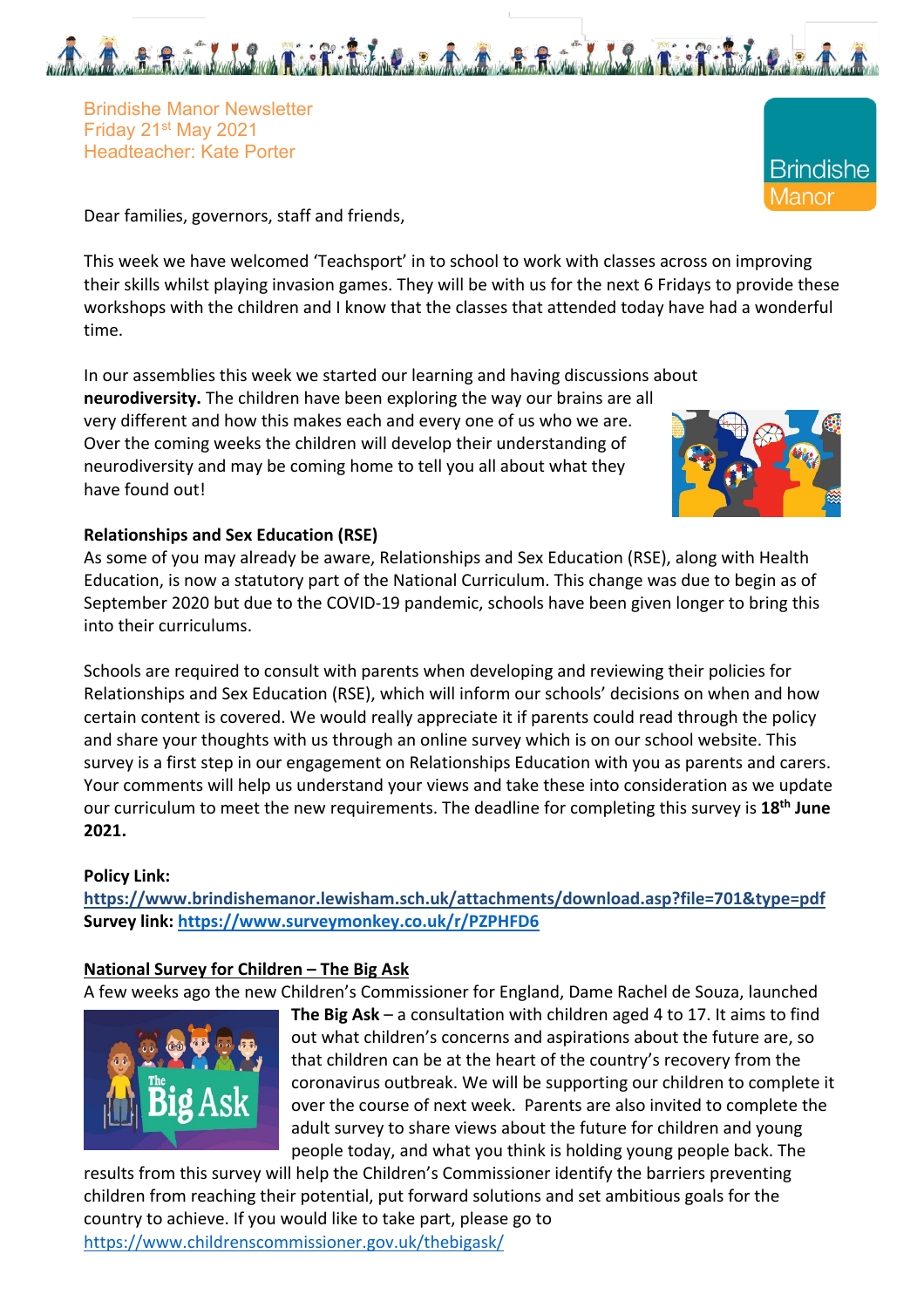## **COVID UPDATES**

Restrictions are lifting, but specific guidance remains in place. Please take time to read the following information to ensure we keep ourselves, our school and our community as safe as we can....

## **HANDS, FACE, SPACE**

This message is still a key part of our life.

**HANDS:** We will, once again, be reminding the children of following good hand hygiene, by washing their hands regularly. Please encourage your children at home to do the same.

**FACE:** We are still encouraging face coverings as you enter the school grounds and our staff are wearing them as they move around the building.

**SPACE:** Our staff are still keeping 2m distances around the building and we are reminding children about the importance of this when inside the school building.

# **Current rulings in place**

- You can now meet up in larger groups outside, up to a limit of 30 people
- You can now meet indoors as a group of up to six people or as two households
- Indoor hospitality is open
- Hotels and all holiday overnight accommodation is open
- You can also go on holiday or travel abroad to certain places

# **Travelling**

If you or a member of any of your household are travelling out of the UK to either a **RED, AMBER or GREEN** country, **you must inform the school** ( info@brindishemanor.lewisham.sch.uk) so we can ensure that you and your family are clear about the procedures and restrictions that may need to be followed. We will ask you to let us know the following information:

- Where you or your household member are going
- The return date to the UK
- Who is in your household.

## **COVID Symptoms**

If you, your child or a member of your household becomes ill with Covid-19 symptoms or receives a positive test result for COVID-19, please email info@brindishemanor.lewisham.sch.uk immediately providing the person/child's name, class, date and type and date of test. Your whole household must self-isolate for 10 days. **Please let the school know straight away of your child's test results.**

## **Key Dates**

**Monday 24th May –** Jet and Quartz Class swimming all week **Monday 31<sup>st</sup> May –** Friday 4<sup>th</sup> June – Half term holiday (no school) **Monday 7th June –** Inset day for staff, no school for children **Tuesday 8th June –** All children return **Tuesday 8th June – 11th June** Science competition week, entries to be brought in on Tuesday **Friday 16th July** – Reports home to families **Friday 23rd July –** End of summer term and academic year